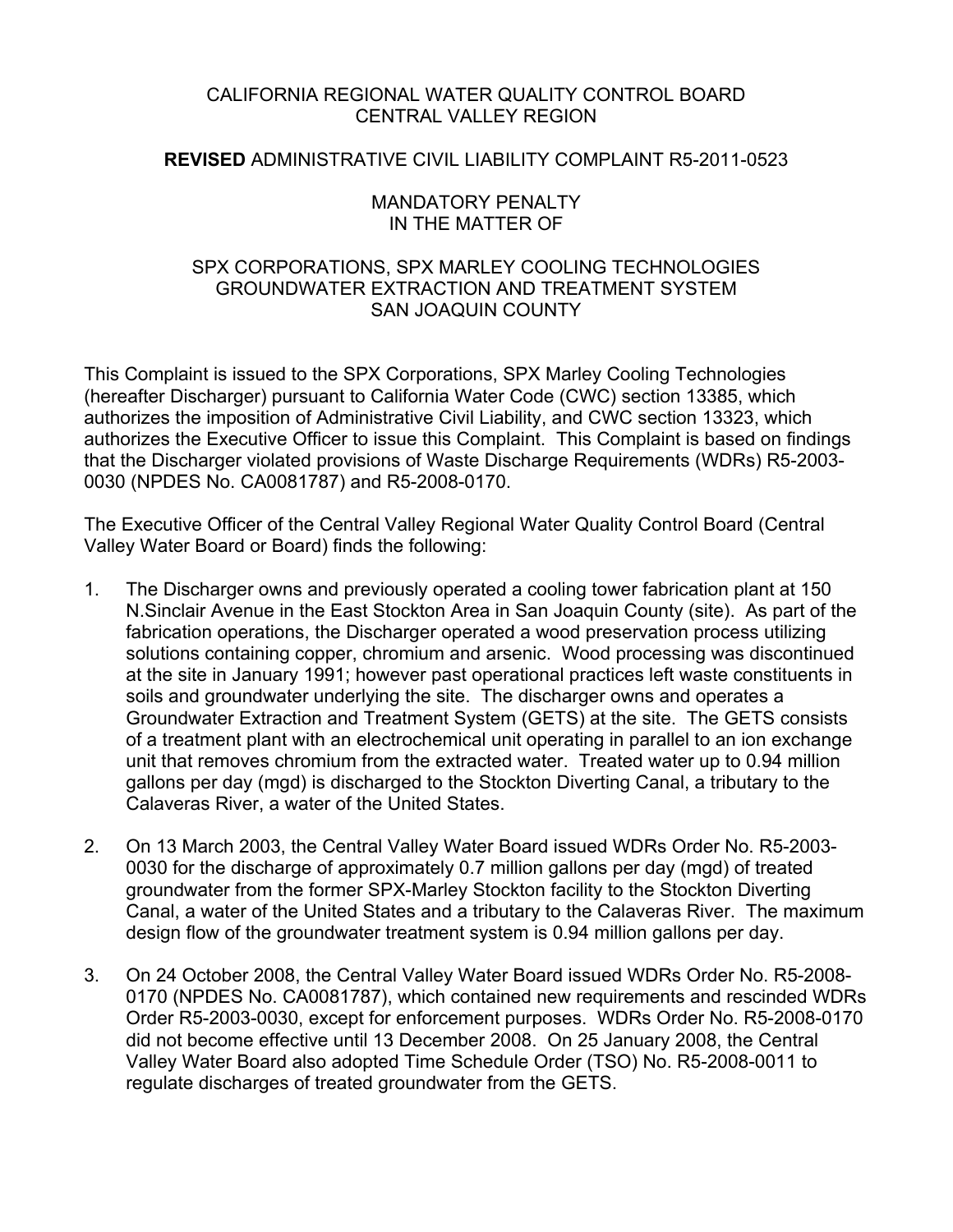- 4. On 6 April 2009, the Executive Officer of the Central Valley Water Board issued Administrative Civil Liability Complaint (ACLC) R5-2009-0506 for mandatory minimum penalties for effluent violations (identified in Attachment A to ACLC R5-2009-0506) that occurred from 1 January 2000 through 30 April 2008. The Discharger paid the civil liability and the Board considers those effluent violations specifically listed in Attachment A to ACLC R5-2009-0606 to be resolved.
- 5. This Complaint addresses administrative civil liability for effluent violations that occurred during the period from 1 May 2008 through 31 December 2010. These violations are specifically identified in Attachment A to this Complaint as subject to mandatory minimum penalties. Attachment A to this Complaint is attached hereto and incorporated herein by this reference.
- 6. On 4 February 2011, Central Valley Water Board staff issued the Discharger a draft Record of Violations. Discharger's consultant responded on behalf of discharger on 4 February 2010 via E-mail and agreed with the violations.
- 7. On 14 March 2011, Administrative Civil Liability Complaint R5-2011-0523 was issued for the amount of \$12,000. The Discharger's consultant responded and identified that the monthly average of two copper effluent values from November 2008 was 3.45 μg/L, which is less than 3.96 μg/L (i.e., 20% above the copper limit of 3.3 μg/L) and therefore is not a Group II serious violation and should not be subject to minimum penalties. The Regional Water Board staff concurs with the finding, and has revised the Administrative Civil Liability Complaint R5-2011-0523 to delete the 30 November 2008 violation. The penalty amount is now \$9,000.
- 8. CWC section 13385(h) and (i) require assessment of mandatory penalties and state, in part, the following:

CWC section 13385(h)(1) states:

Notwithstanding any other provision of this division, and except as provided in subdivisions (j), (k), and (l), a mandatory minimum penalty of three thousand dollars (\$3,000) shall be assessed for each serious violation.

CWC section 13385 (h)(2) states:

For the purposes of this section, a "serious violation" means any waste discharge that violates the effluent limitations contained in the applicable waste discharge requirements for a Group II pollutant, as specified in Appendix A to Section 123.45 of Title 40 of the Code of Federal Regulations, by 20 percent or more or for a Group I pollutant, as specified in Appendix A to Section 123.45 of Title 40 of the Code of Federal Regulations, by 40 percent or more.

CWC section 13385 subdivision (i)(1) states, in part:

Notwithstanding any other provision of this division, and except as provided in subdivisions (j), (k), and (l), a mandatory minimum penalty of three thousand dollars (\$3,000) shall be assessed for each violation whenever the person does any of the following four or more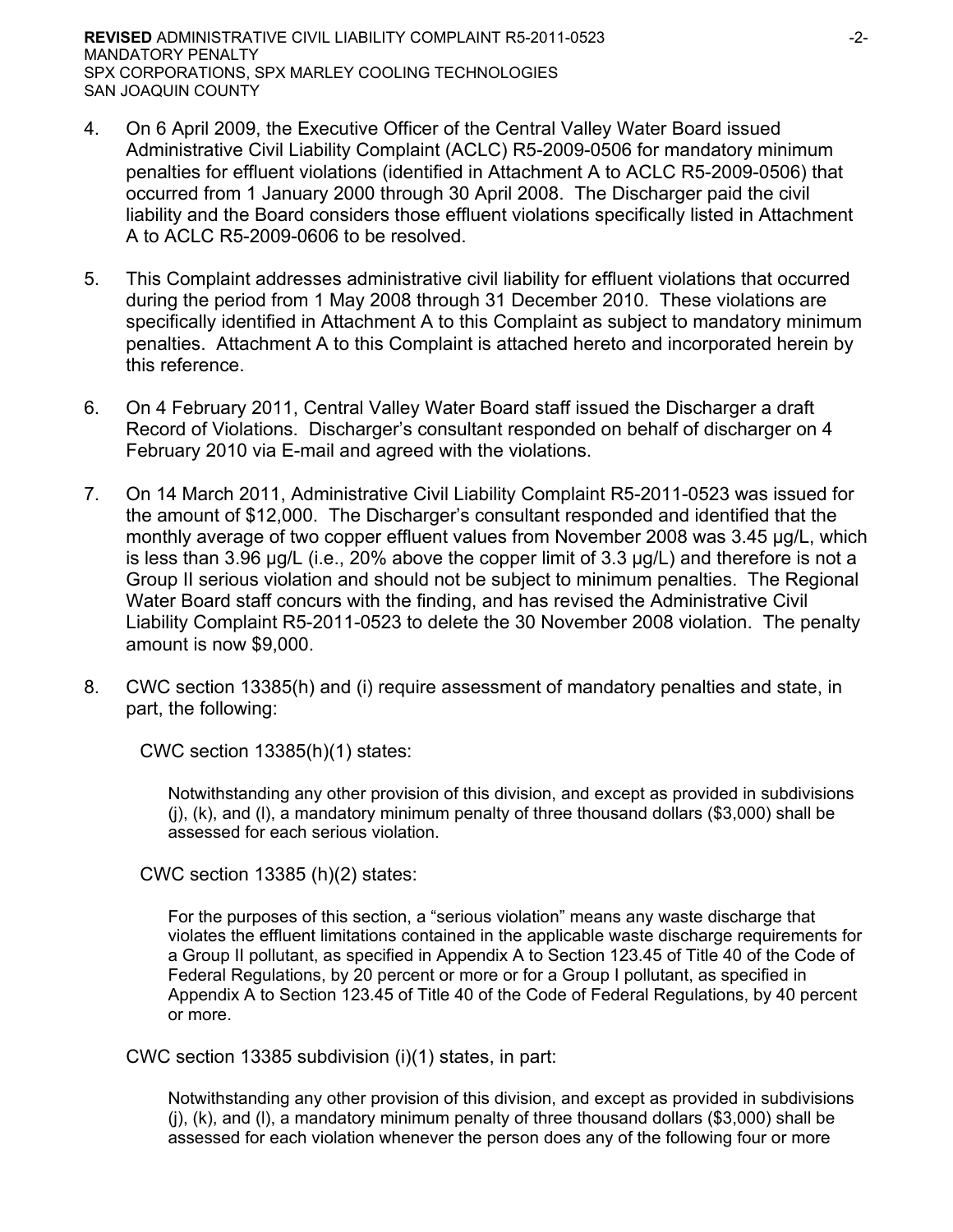times in any period of six consecutive months, except that the requirement to assess the mandatory minimum penalty shall not be applicable to the first three violations:

- A) Violates a waste discharge requirement effluent limitation.
- B) Fails to file a report pursuant to Section 13260.
- C) Files an incomplete report pursuant to Section 13260.
- D) Violates a toxicity effluent limitation contained in the applicable waste discharge requirements where the waste discharge requirements do not contain pollutant-specific effluent limitations for toxic pollutants.
- 9. CWC section 13323 states, in part:

<u>.</u>

Any executive officer of a regional board may issue a complaint to any person on whom administrative civil liability may be imposed pursuant to this article. The complaint shall allege the act or failure to act that constitutes a violation of law, the provision authorizing civil liability to be imposed pursuant to this article, and the proposed civil liability.

10. WDRs Order R5-2003-0030 Effluent Limitations B.5., include, in part, the following effluent limitations:

| <b>Constituents</b> | Units | <b>Daily</b><br><b>Maximum</b> | <b>Monthly</b><br>Average |
|---------------------|-------|--------------------------------|---------------------------|
| Copper (total)      | µg/L  | --                             | ററ<br>ა.ა                 |

 WDR Order R5-2008-0170 Effluent Limitations F-8, include the following effluent limitations:

- 11. According to the Discharger's self-monitoring reports, the Discharger committed four (4) three (3) serious Group II violations of the above effluent limitations contained in WDRs Orders R5-2003-0030 and R5-2008-0170 during the period beginning 1 May 2008 and ending 31 December 2010 as identified in Attachment A. These violations are defined as serious because measured concentrations of Group II constituents exceeded maximum prescribed levels in WDRs Order No.s R5-2003-0030 and R5-2008-0170 by 20 percent or more. The mandatory minimum penalty for these serious violations is **twelve thousand dollars (\$12,000) nine thousand dollars (\$9,000)**.
- 12. The total amount of the mandatory penalties assessed for the cited effluent violations is **twelve thousand dollars (\$12,000) nine thousand dollars (\$9,000)**.

As stated herein, a detailed list of the cited effluent violations is included in Attachment A. This Complaint addresses administrative civil liability for violations that are specifically identified in Attachment A as subject to mandatory minimum penalties.

13. Issuance of this Administrative Civil Liability Complaint to enforce CWC Division 7, Chapter 5.5 is exempt from the provisions of the California Environmental Quality Act

<sup>1</sup> Final effluent limitations effective 1 June 2003, unless compliance schedule justification is submitted. Otherwise, these final limits become effective 1 February 2008.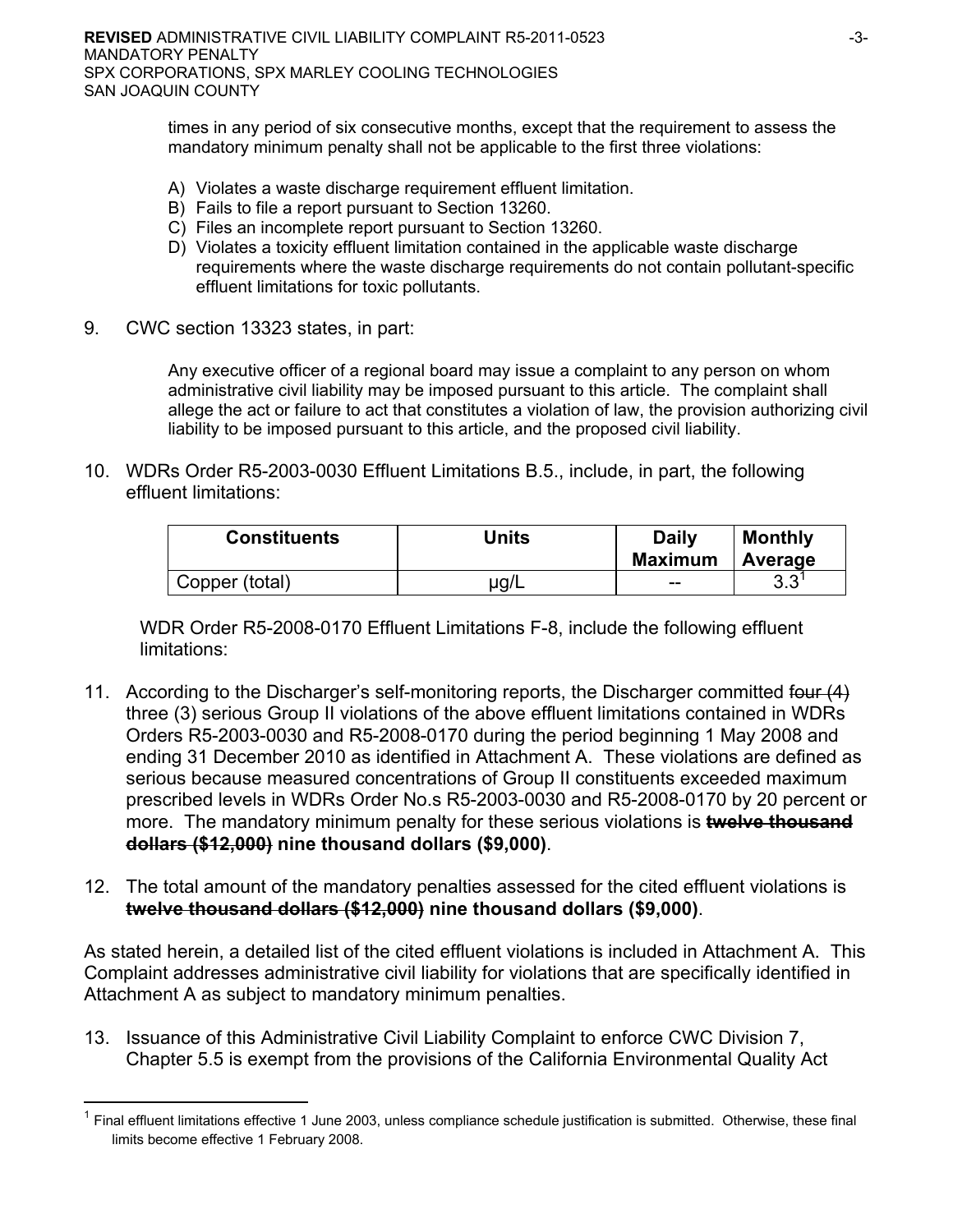(Pub. Resources Code section 21000 et seq.), in accordance with California Code of Regulations, title 14, section 15321(a)(2).

# **THE DISCHARGER IS HEREBY GIVEN NOTICE THAT:**

- 1. The Executive Officer of the Central Valley Water Board proposes that the Discharger be assessed an Administrative Civil Liability in the amount of **twelve thousand dollars (\$12,000) nine thousand dollars (\$9,000)**.
- 2. A hearing on this matter will be held at the Central Valley Water Board meeting scheduled on **8/9/10 June 2011**, unless the Discharger does one of the following by **13 April 2011**:
	- a) Waives the hearing by completing the attached form (checking off the box next to Option 1) and returning it to the Central Valley Water Board, along with payment for the proposed civil liability of **twelve thousand dollars (\$12,000) nine thousand dollars (\$9,000)**; or
	- b) The Central Valley Water Board agrees to postpone any necessary hearing after the Discharger requests to engage in settlement discussions by checking off the box next to Option #2 on the attached form, and returns it to the Board along with a letter describing the issues to be discussed; or
	- c) The Central Valley Water Board agrees to postpone any necessary hearing after the Discharger requests a delay by checking off the box next to Option #3 on the attached form, and returns it to the Board along with a letter describing the issues to be discussed.
- 3. If a hearing on this matter is held, the Central Valley Water Board will consider whether to affirm, reject, or modify the proposed Administrative Civil Liability, or whether to refer the matter to the Attorney General for recovery of judicial civil liability.
- 4. If this matter proceeds to hearing, the Executive Officer reserves the right to amend the proposed amount of civil liability to conform to the evidence presented, including but not limited to, increasing the proposed amount to account for the costs of enforcement (including staff, legal and expert witness costs) incurred after the date of the issuance of this Complaint through completion of the hearing.

PAMELA C. CREEDON, Executive Officer

 23 March 2011 DATE

Attachment A: Record of Violations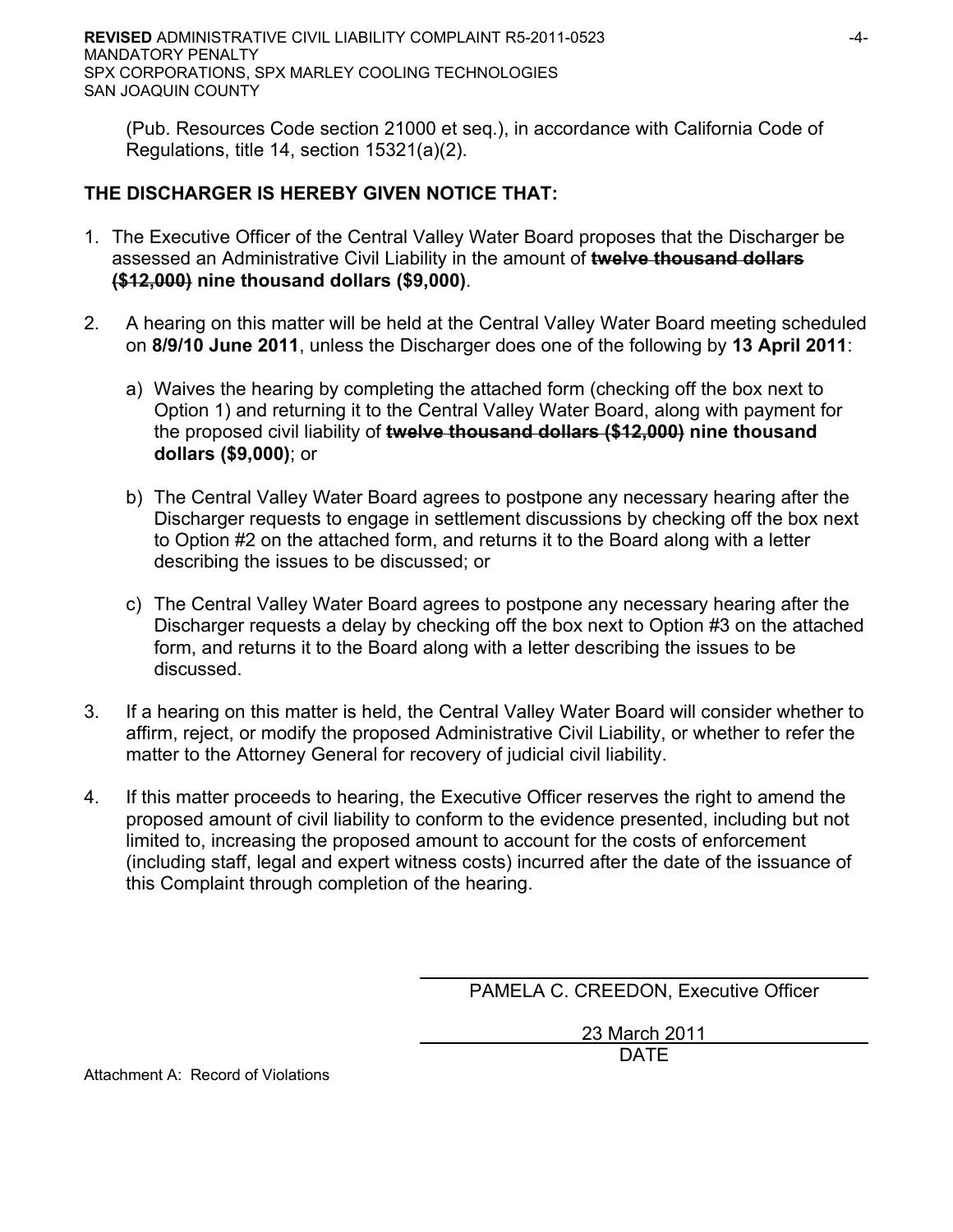#### **WAIVER FORM FOR ADMINISTRATIVE CIVIL LIABILITY COMPLAINT**

By signing this waiver, I affirm and acknowledge the following:

I am duly authorized to represent the SPX Corporations, SPX Marley Cooling Technologies (hereafter Discharger) in connection with Administrative Civil Liability Complaint R5-2011-0523 (hereafter Complaint). I am informed that California Water Code section 13323, subdivision (b), states that, "a hearing before the regional board shall be conducted within 90 days after the party has been served. The person who has been issued a complaint may waive the right to a hearing."

#### **□** *(OPTION 1: Check here if the Discharger waives the hearing requirement and will pay in full.)*

- a. I hereby waive any right the Discharger may have to a hearing before the Central Valley Water Board.
- b. I certify that the Discharger will remit payment for the proposed civil liability in the full amount of **twelve thousand dollars (\$12,000) nine thousand dollars (\$9,000)** by check that references "ACL Complaint R5-2011-0523" made payable to the *State Water Pollution Cleanup and Abatement Account*. Payment must be received by the Central Valley Water Board by **13 April 2011**.
- c. I understand the payment of the above amount constitutes a proposed settlement of the Complaint, and that any settlement will not become final until after a 30-day public notice and comment period. Should the Central Valley Water Board receive significant new information or comments during this comment period, the Central Valley Water Board's Executive Officer may withdraw the complaint, return payment, and issue a new complaint. I also understand that approval of the settlement will result in the Discharger having waived the right to contest the allegations in the Complaint and the imposition of civil liability.
- d. I understand that payment of the above amount is not a substitute for compliance with applicable laws and that continuing violations of the type alleged in the Complaint may subject the Discharger to further enforcement, including additional civil liability.

**□** *(OPTION 2: Check here if the Discharger waives the 90-day hearing requirement in order to engage in settlement discussions***.)** I hereby waive any right the Discharger may have to a hearing before the Central Valley Water Board within 90 days after service of the complaint, but I reserve the ability to request a hearing in the future. I certify that the Discharger will promptly engage the Central Valley Water Board Prosecution Team in settlement discussions to attempt to resolve the outstanding violation(s). By checking this box, the Discharger requests that the Central Valley Water Board delay the hearing so that the Discharger and the Prosecution Team can discuss settlement. It remains within the discretion of the Central Valley Water Board to agree to delay the hearing. Any proposed settlement is subject to the conditions described above under "Option 1."

**□** *(OPTION 3: Check here if the Discharger waives the 90-day hearing requirement in order to extend the hearing date and/or hearing deadlines. Attach a separate sheet with the amount of additional time requested and the rationale.)* I hereby waive any right the Discharger may have to a hearing before the Central Valley Water Board within 90 days after service of the complaint. By checking this box, the Discharger requests that the Central Valley Water Board delay the hearing and/or hearing deadlines so that the Discharger may have additional time to prepare for the hearing. It remains within the discretion of the Central Valley Water Board to approve the extension.

(Print Name and Title)

(Signature)

(Date)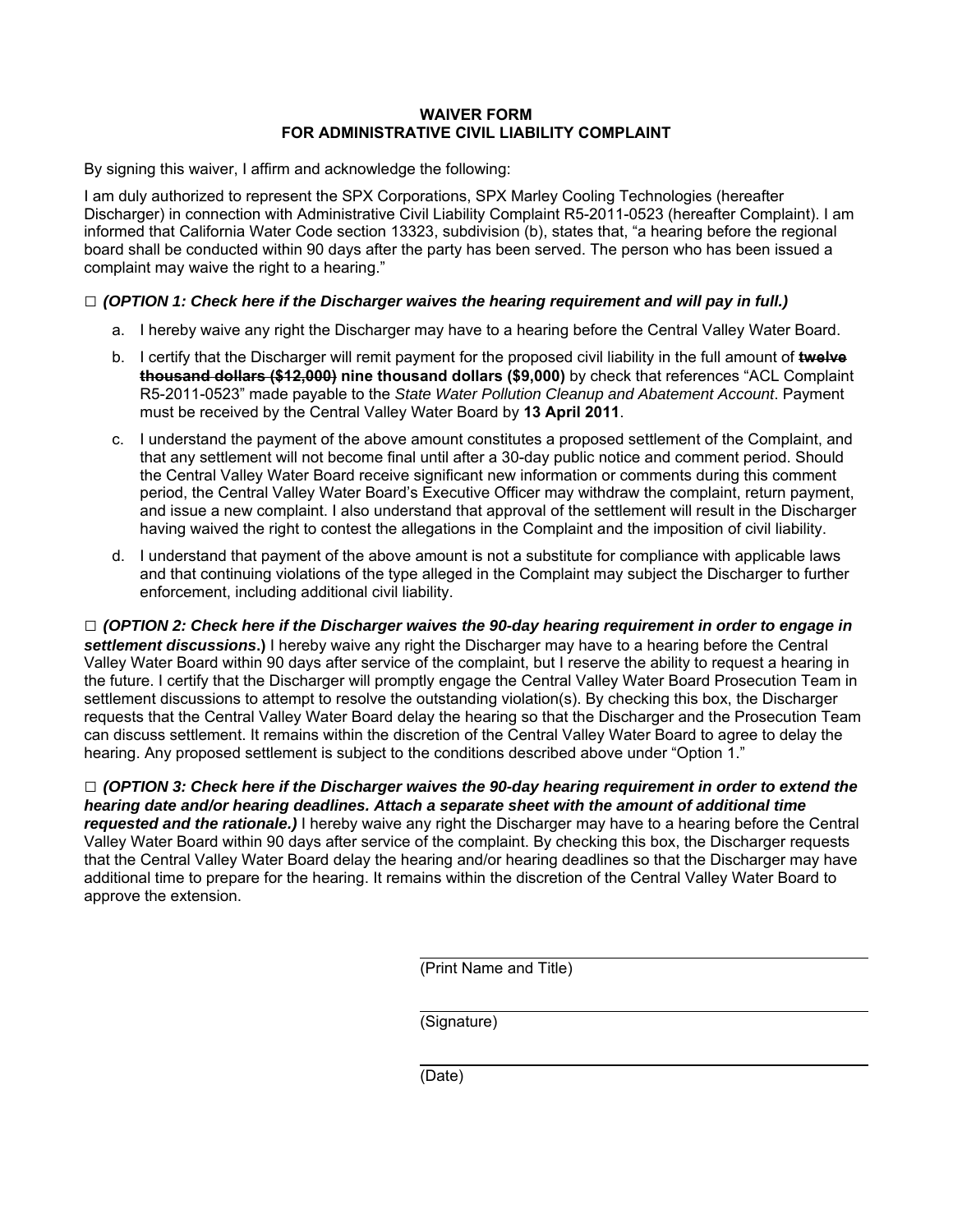#### **ATTACHMENT A REVISED ADMINISTRATIVE CIVIL LIABILITY COMPLAINT R5-2011-0523**

#### **SPX Cooling Technologies (Former Marley Cooling Tower Facility) Groundwater Extraction and Treatment Facilities (GETS)**

RECORD OF VIOLATIONS (1 May 2008 – 31 December 2010) MANDATORY PENALTIES (Data reported under Monitoring and Reporting Programs R5-2003-0030, R5-2008-0170 and NPDES No. CA0081787)

|    |             |                |           |                | Measure                       |         |         |              |
|----|-------------|----------------|-----------|----------------|-------------------------------|---------|---------|--------------|
|    | Date        | Violation Type | Units     | Limit          | d                             | Period  | Remarks | <b>CIWQS</b> |
|    |             |                |           |                | Violations under R5-2003-0030 |         |         |              |
|    | 31-Oct-08   | Copper, Total  | $\mu q/L$ | 3.3            | 4.95                          | Monthly |         | 826475       |
| 2  | 30-Nov-2008 | Copper, Total  | $\mu g/L$ | <del>3.3</del> | 3.45                          | Monthly | 2       | 826476       |
| 32 | 30-Sept-08  | Copper, Total  | µg/L      | 3.3            | 4.10                          | Monthly |         | 826474       |
| 43 | 30-June-08  | Copper, Total  | µg/L      | 3.3            | 6.65                          | Monthly |         | 826471       |

#### Remarks:

- 1. Serious Violation: For Group I pollutants that exceed the effluent limitation by 40 percent or more.
- 2. Serious Violation: For Group II pollutants that exceed the effluent limitation by 20 percent or more.
- 3. Non-serious violation falls within the first three violations in a six-month period, thus is not subject to mandatory minimum penalties.
- 4. Non-serious violation subject to mandatory minimum penalties.

| <b>VIOLATIONS AS OF:</b>                    | 12/31/2010 |
|---------------------------------------------|------------|
| <b>Group I Serious Violations:</b>          |            |
| <b>Group II Serious Violations:</b>         | 043        |
| Non-Serious Violations Not Subject To MMPs: |            |
| Non-serious Violations Subject to MMPs:     |            |
| <b>Total Violations Subject to MMPs:</b>    | 043        |

**Mandatory Minimum Penalty = (04 3 serious Violation + 0 Non-Serious Violations) x \$3,000 = \$12,000 \$9,000**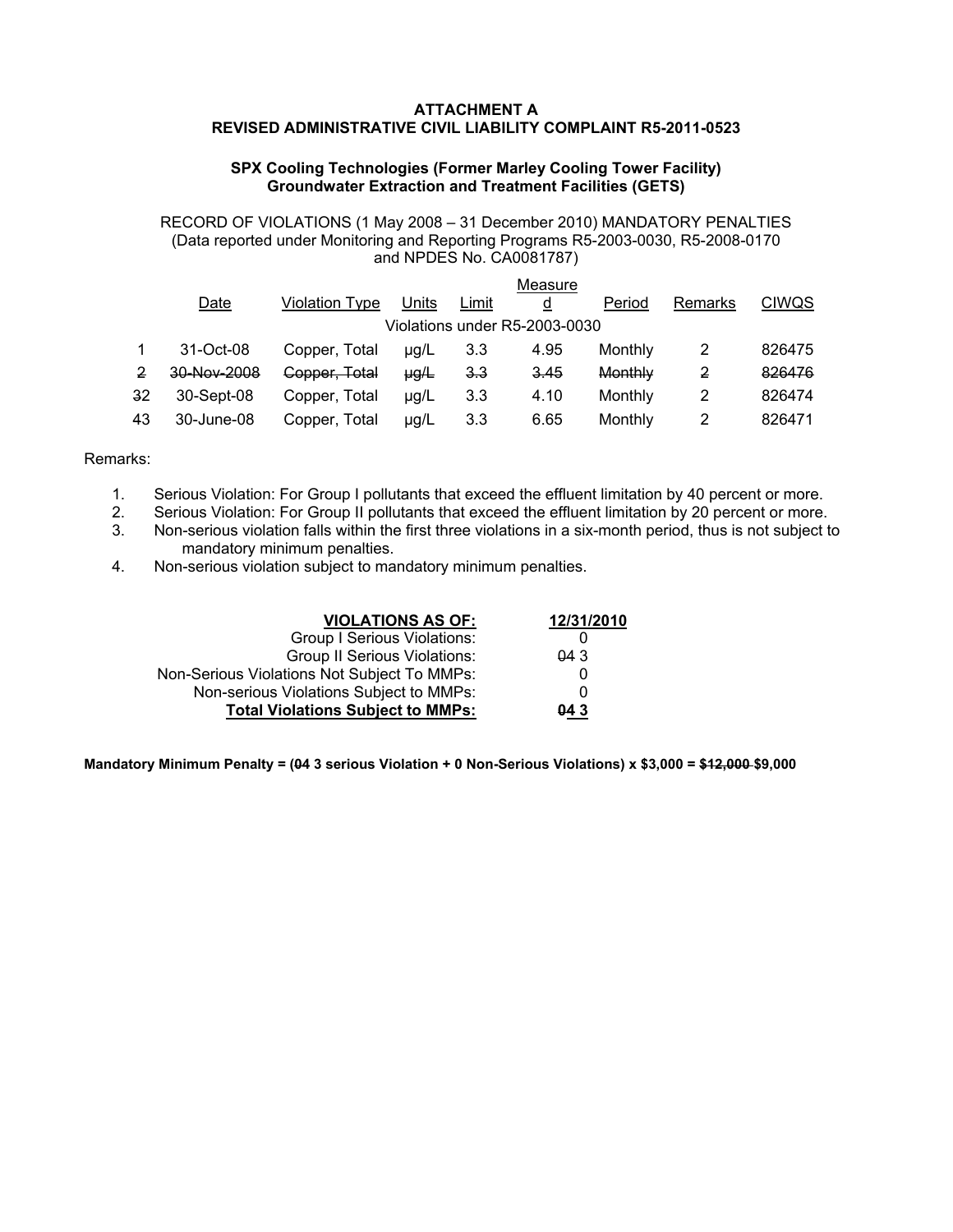

# **California Regional Water Quality Control Board Central Valley Region**

**Katherine Hart, Chair** 



**Linda S. Adams**  *Acting Secretary for Environmental Protection*  11020 Sun Center Drive, #200, Rancho Cordova, California 95670-6114 (916) 464-3291 • FAX (916) 464-4645 http://www.waterboards.ca.gov/centralvalley

**Edmund G. Brown Jr.** *Governor* 

23 March 2011

Mr. Daniel McGrade **CERTIFIED MAIL**  SPX Corporation **7010 0290 0000 8536 0140**  13515 Ballantyne Corporate Place Charlotte, NC 28277

# *REVISED*

# *ADMINISTRATIVE CIVIL LIABILITY COMPLAINT R5-2011-0523 FOR ASSESSMENT OF MANDATORY MINIMUM PENALTIES, SPX COOLING TECHNOLOGIES (FORMER MARLEY COOLING T0WER FACILITY), SAN JOAQUIN COUNTY*

Enclosed is a Revised Administrative Civil Liability Complaint (Complaint), issued pursuant to California Water Code section 13385, for violations of Waste Discharge Requirements (WDRs) and Monitoring and Reporting Programs (MRP) R5-2003-0030, and Order R5-2008-0170 (NPDES No. CA0081787) by the SPX Cooling Technologies (Discharger) from its Groundwater Extraction and Treatment System (GETS) at the site. The Complaint charges the Discharger with administrative civil liability in the amount of **nine thousand dollars (\$9,000),** which represents the sum of accrued Mandatory Minimum Penalties for effluent limitation violations (identified in Attachment A of the Complaint) that occurred from 1 May 2008 through 31 December 2010.

On 4 February 2011, Central Valley Water Board staff issued a draft Record of Violations (ROV). The Discharger did not provide any comments however, on 4 February 2011 discharger's consultant responded via E-mail and agreed with the violations.

On 14 March 2011, Administrative Civil Liability Complaint R5-2011-0523 was issued for the amount of \$12,000. The Discharger's consultant responded and identified that the monthly average of two copper effluent values from November 2008 was 3.45 μg/L, which is less than 3.96 μg/L (i.e., 20% above the copper limit of 3.3 μg/L) and therefore is not a Group II serious violation and should not be subject to minimum penalties.

The Regional Water Board staff concurs with the finding, and has revised the Administrative Civil Liability Complaint R5-2011-0523 to delete the 30 November 2008 violation. The penalty amount is now \$9,000.

Pursuant to CWC section 13323, the Discharger may:

 Pay the proposed administrative civil liability and waive its right to a hearing (Option #1 on the attached waiver form);

*California Environmental Protection Agency*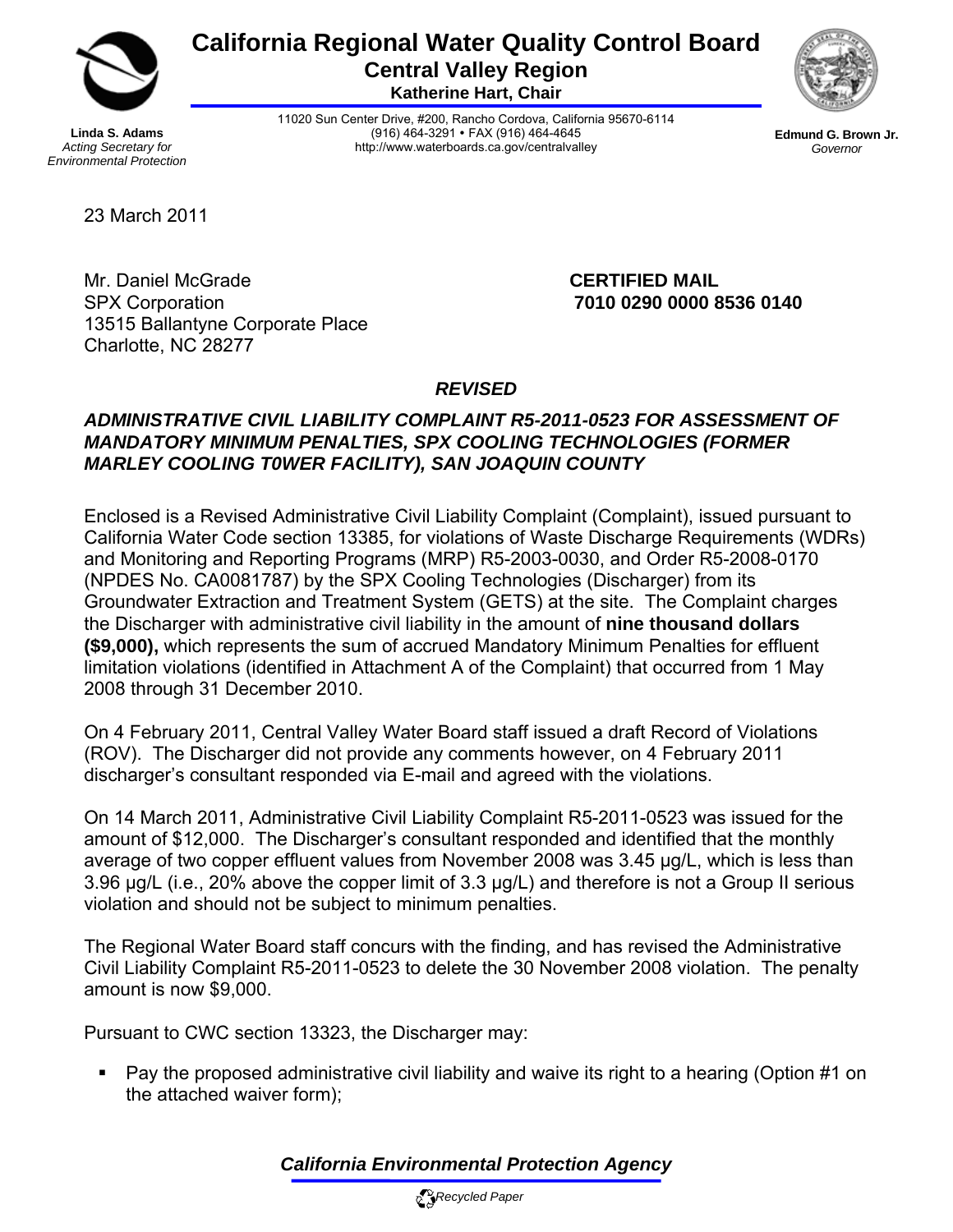- Ask that the hearing be postponed to facilitate settlement discussions or for other reasons (Options #2 or #3 on the attached waiver form); or
- Contest the Complaint and/or enter into settlement discussions without signing the enclosed waiver.

If the Central Valley Water Board does not receive a signed waiver **by 13 April 2011**, a hearing will be scheduled for the **8/9/10 June 2011** Board meeting in Rancho Cordova. This hearing will be governed by the attached Hearing Procedures, which have been approved by the Board Chair for use in adjudicating matters such as this one. Any objections to the Hearing Procedures must be received by David Coupe, whose contact information is listed in the Hearing Procedures, by **5 p.m. on 28 March 2011.** 

If the Discharger chooses to sign the waiver and pay the assessed civil liability, this will be considered a tentative settlement of the violations. The settlement will be considered final pending a 30-day comment period, starting from the date this Complaint is issued. Interested parties may comment on the proposed action during this period by submitting written comments to the Central Valley Water Board staff person listed below. Should the Central Valley Water Board receive new information or comments during this comment period, the Executive Officer may withdraw the complaint, return payment, and issue a new complaint. If the Central Valley Water Board does not hold a hearing on the matter, and if the terms of the final settlement are not significantly different from those proposed in the enclosed Complaint, then there will not be additional opportunities for public comment on the proposed settlement.

In order to conserve resources, this letter transmits paper copies of the documents to the Discharger only. Interested persons may download the documents from the Central Valley Water Board's Internet website at:

http://www.waterboards.ca.gov/centralvalley/tentative\_orders/.

Copies of these documents can also be obtained by contacting or visiting the Central Valley Water Board's office weekdays between 8:00 AM and 5:00 PM.

If you have any questions or comments regarding the Revised Administrative Civil Liability Complaint, please contact Sid Sewalia at (916) 464-4658 or ssewalia@waterboards.ca.gov.

ANTONIA J. K. VORSTER SUPERVISING WATER RESOURCES CONTROL ENGINEER Cleanup Program Manager

- Enclosure: **Revised** ACLC R5-2011-0523 Hearing Procedures Waiver Form
- *California Environmental Protection Agency* cc w/o encl: Ms. Pamela Creedon, Executive Officer Mr. Kenneth Greenberg, USEPA, Region 9, San Francisco Ms. Mayumi Okamoto, Office of Enforcement, SWRCB, Sacramento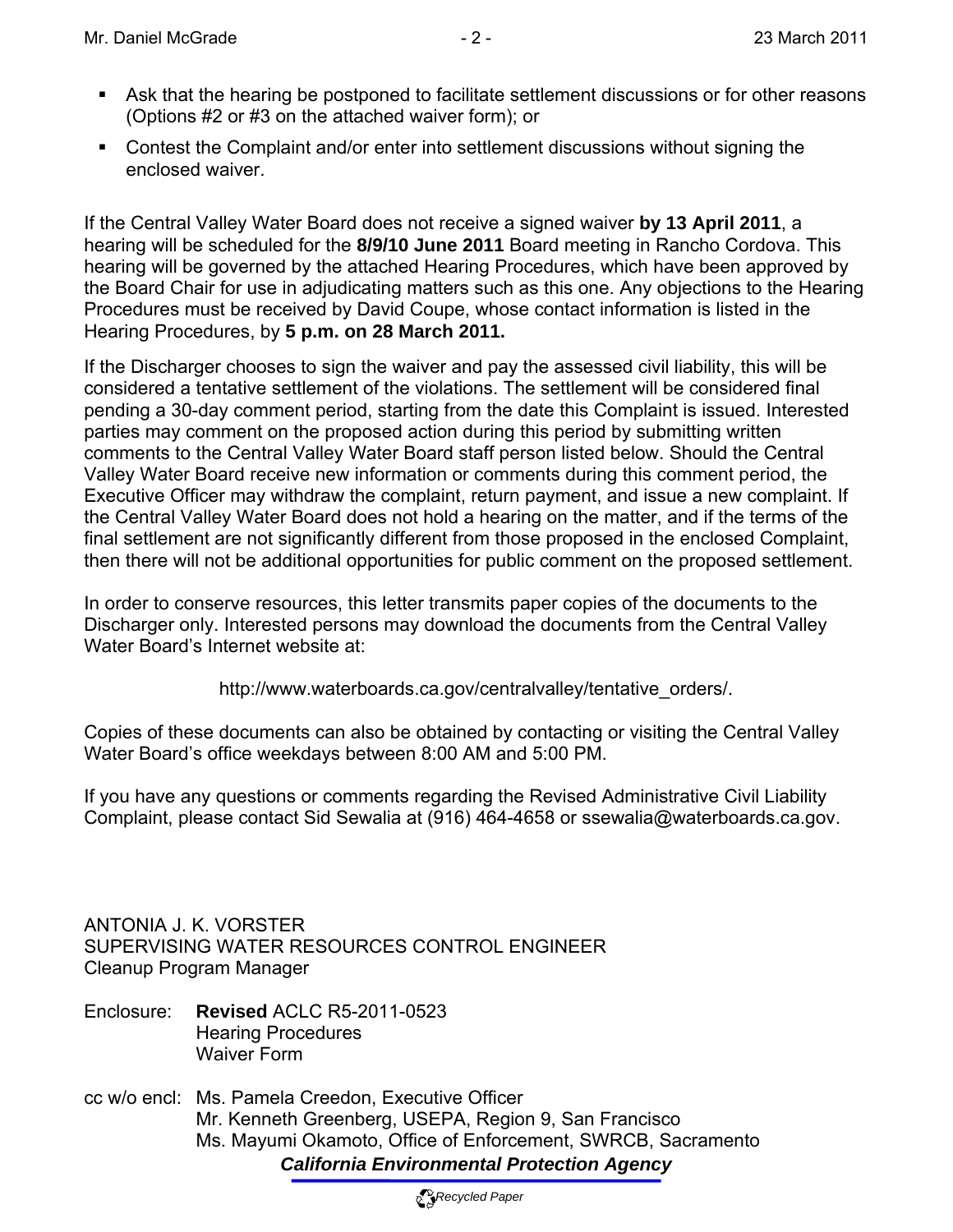- Mr. Patrick Pulupa, Office of Chief Counsel, SWRCB, Sacramento
- Mr. Ken Landau, Central Valley Water Board Advisory Team, Sacramento
- Mr. David Coupe, Office of Chief Counsel, SWRCB, Sacramento
- Ms. Carol Oz, Department of Fish and Game, Region 2, Rancho Cordova
- Mr. Harlin Knoll, Environmental Health Division, San Joaquin County, Stockton
- Mr. Bill Jennings, California Sportfishing Protection Alliance, Stockton
- Mr. Jae Kim, Tetra Tech, Fairfax, VA
- Mr. Martin Herrmann, Department of Toxic Substances Control, Sacramento

*California Environmental Protection Agency*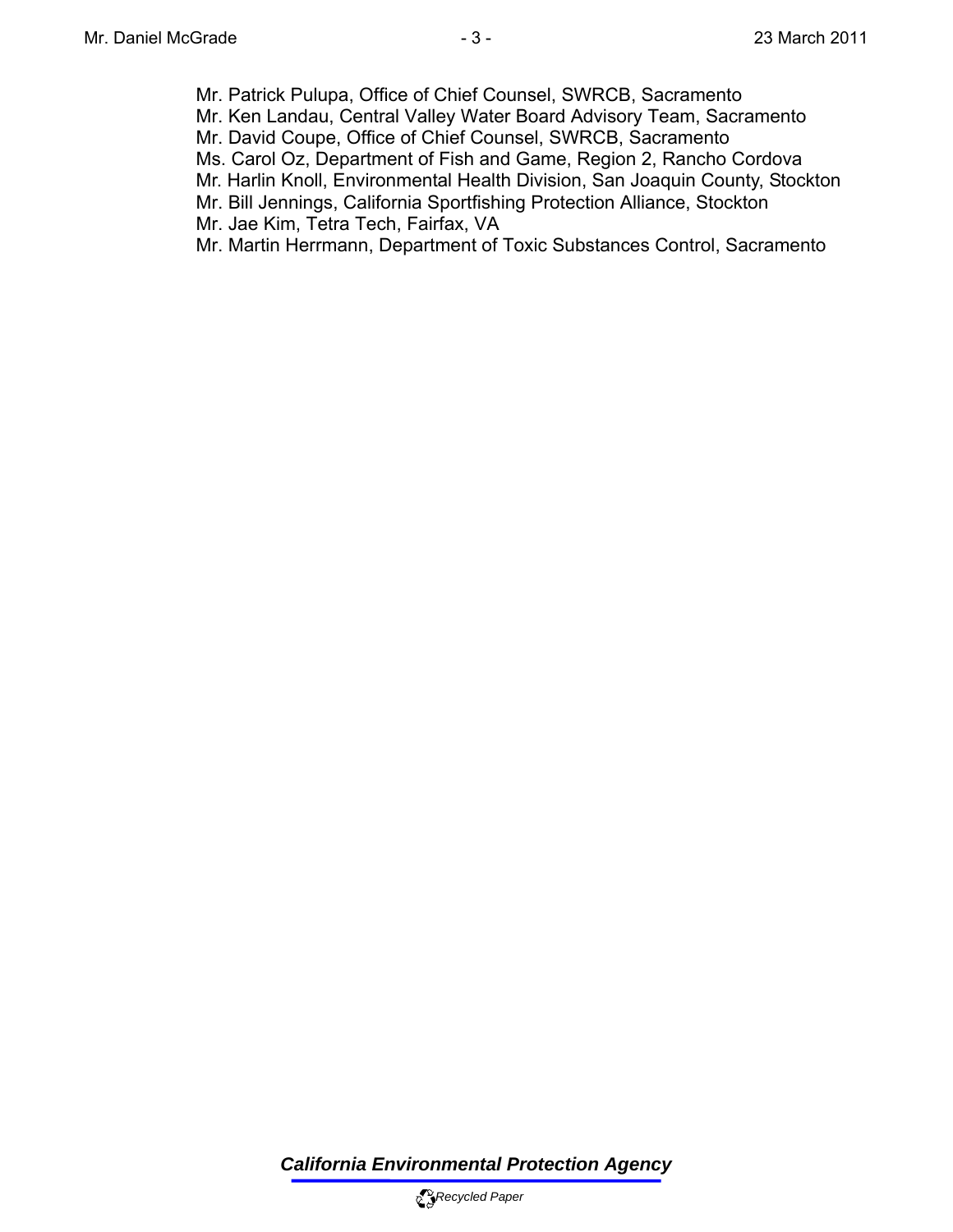# Central Valley Regional Water Quality Control Board

## HEARING PROCEDURE FOR **REVISED** ADMINISTRATIVE CIVIL LIABILITY COMPLAINT R5-2011-0523

# ISSUED TO SPX CORPORATIONS, SPX MARLEY COOLING TECHNOLOGIES GROUNDWATER EXTRACTION AND TREATMENT SYSTEM SAN JOAQUIN COUNTY

SCHEDULED FOR 8/9/10 JUNE 2011

PLEASE READ THIS HEARING PROCEDURE CAREFULLY. FAILURE TO COMPLY WITH THE DEADLINES AND OTHER REQUIREMENTS CONTAINED HEREIN MAY RESULT IN THE EXCLUSION OF YOUR DOCUMENTS AND/OR TESTIMONY.

# **Background**

The Executive Officer has issued a Revised Administrative Civil Liability (ACL) Complaint pursuant to California Water Code (CWC) sections 13323 to SPX Corporations, SPX Marley cooling Technologies (Discharger), alleging violations of CWC section 13385 for discharges from the Discharger's wastewater treatment plant that exceeded permitted effluent limitations.

The Complaint proposes that an administrative civil liability in the amount of \$9,000 be imposed. A hearing is currently scheduled to be conducted before the Central Valley Water Board during its 8/9/10 June 2011 meeting.

# **Purpose of Hearing**

The purpose of the hearing is to consider relevant evidence and testimony regarding the ACL Complaint. At the hearing, the Central Valley Water Board will consider whether to issue an administrative civil liability order assessing the proposed liability, or a higher or lower amount, or reject the proposed liability. The public hearing on will commence at 8:30 a.m. or as soon thereafter as practical, or as announced in the Central Valley Water Board meeting agenda. The meeting will be held at

11020 Sun Center Drive, Suite 200, Rancho Cordova, California.

An agenda for the meeting will be issued at least ten days before the meeting and posted on the Central Valley Water Board's web page at:

http://www.waterboards.ca.gov/centralvalley/board\_info/meetings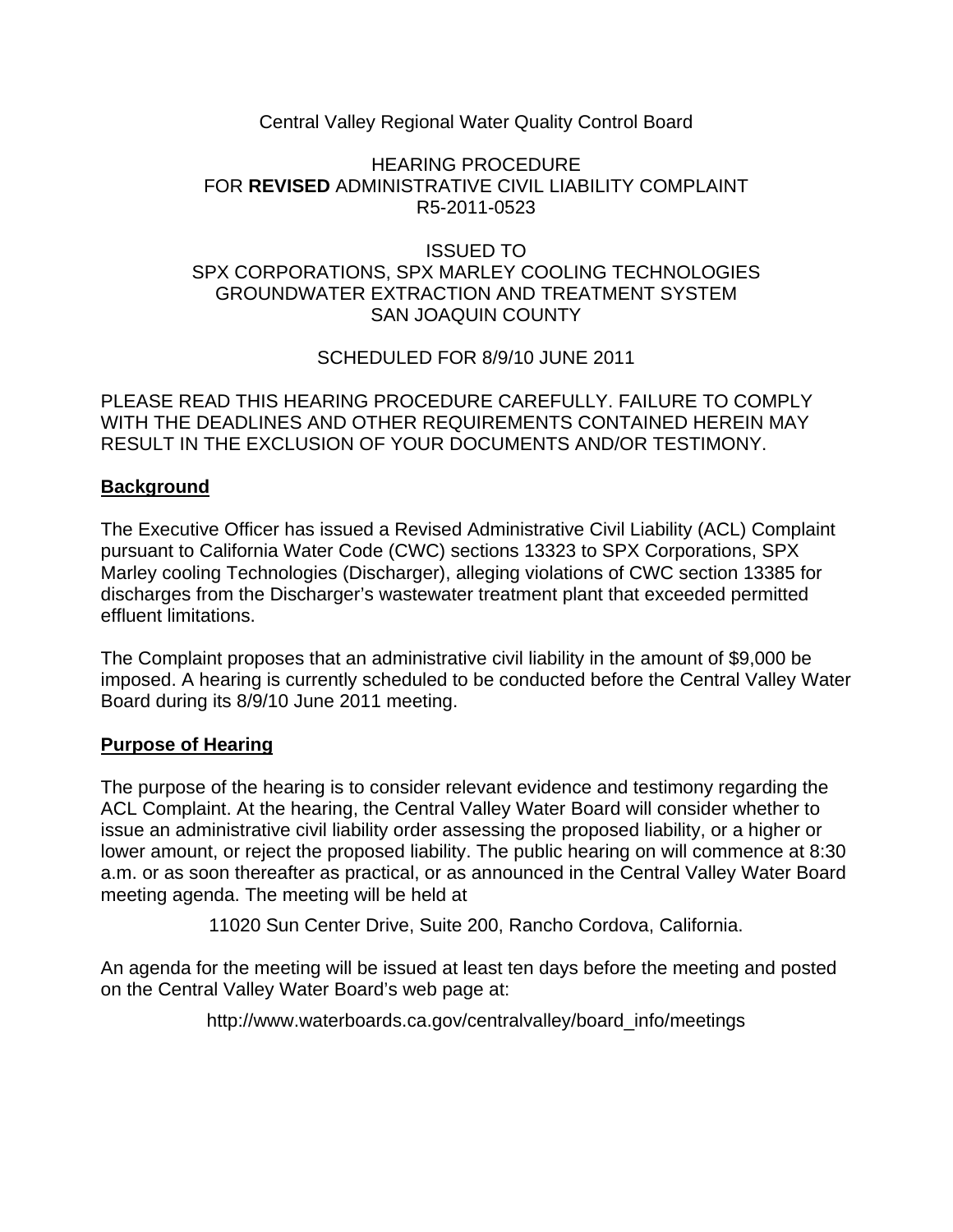#### **Hearing Procedure**

The hearing will be conducted in accordance with this Hearing Procedure. This Hearing Procedure has been approved by the Central Valley Water Board Chair in model format, and is subject to further revision by the Central Valley Water Board's Advisory Team or the Board Chair. A copy of the general procedures governing adjudicatory hearings before the Central Valley Water Board may be found at California Code of Regulations, title 23, section 648 et seq., and are available at: http://www.waterboards.ca.gov or will be made available upon request. In accordance with Section 648, subdivision (d), any procedure not provided by this Hearing Procedure is deemed waived. Except as provided in Section 648, subdivision (b) and herein, Chapter 5 of the Administrative Procedures Act (commencing with Gov't Code § 11500) does not apply to this hearing.

**ANY OBJECTIONS TO THE HEARING PROCEDURE MUST BE RECEIVED BY THE CENTRAL VALLEY WATER BOARD'S ADVISORY TEAM NO LATER THAN 28 MARCH 2011 OR THEY WILL BE WAIVED.** FAILURE TO COMPLY WITH THE DEADLINES AND REQUIREMENTS CONTAINED HEREIN MAY RESULT IN THE EXCLUSION OF DOCUMENTS AND/OR TESTIMONY.

The Discharger shall contact the Prosecution Team to try to resolve objections regarding due dates, the hearing date and hearing time limits BEFORE submitting objections to the Advisory Team.

#### **Hearing Participants**

Participants in this proceeding are designated as either "parties" or "interested persons." Designated parties to the hearing may present evidence and cross-examine witnesses and are subject to cross-examination. Interested persons may present non-evidentiary policy statements, but may not cross-examine witnesses and are not subject to crossexamination. Interested persons generally may not present evidence (e.g., photographs, eye-witness testimony, monitoring data). Both designated parties and interested persons may be asked to respond to clarifying questions from the Central Valley Water Board, staff or others, at the discretion of the Central Valley Water Board.

The following participants are hereby designated as parties in this proceeding:

- 1. Central Valley Water Board Prosecution Team
- 2. SPX Corporations, SPX Marley Cooling Technologies

#### **Requesting Designated Party Status**

Persons who wish to participate in the hearing as a designated party must request party status by submitting a request in writing (with copies to the existing designated parties) so that it is received no later than 5 p.m. on **4 April 2011**, by the Advisory Team attorney (contact information listed below). The request shall include an explanation of the basis for status as a designated party (i.e., how the issues to be addressed in the hearing and the potential actions by the Central Valley Water Board affect the person, and the need to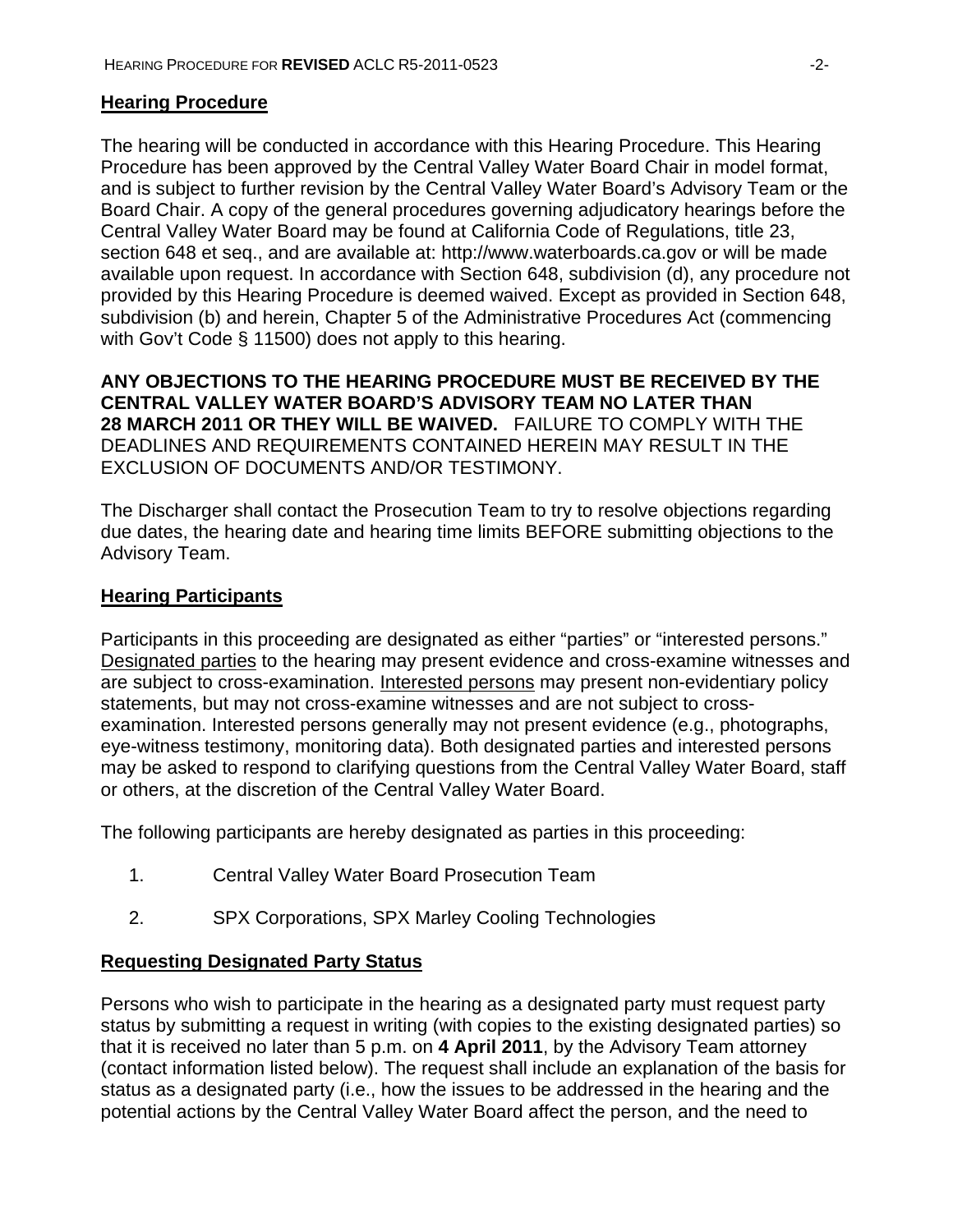present evidence or cross-examine witnesses), the information required of designated parties as provided below, and a statement explaining why the party or parties designated above do not adequately represent the person's interest. Any opposition to the request must be received by the Advisory Team, the person requesting party status, and all other parties by 5 p.m. on **13 April 2011**. The parties will be notified by 5 p.m. on **22 April 2011** whether the request has been granted or denied.

#### **Primary Contacts**

#### **Advisory Team:**

Kenneth Landau, Assistant Executive Officer 11020 Sun Center Drive, Suite 200, Rancho Cordova, CA 95670 Phone: (916) 464-4726 klandau@waterboards.ca.gov

David Coupe, Staff Counsel State Water Resources Control Board, Office of Chief Counsel Physical Address: 1001 I Street, Sacramento, CA 95814 Mailing Address: P.O. Box 100, Sacramento, CA 95812 Phone: (916) 327-4439; fax: (916) 341-5199 dcoupe@waterboards.ca.gov

#### **Prosecution Team:**

Pamela Creedon, Executive Officer Frederick Moss, Assistant Executive Officer Antonia J. K. Vorster, Environmental Program Manager Duncan Austin, Senior Water Resources Control Engineer Alexander MacDonald, Senior Water Resources Control Engineer Sid Sewalia, Water Resources Control Engineer 11020 Sun Center Drive, Suite 200, Rancho Cordova, CA 95670 Phone: (916) 464-4625; fax: (916) 464-4645 amacdonald@waterboards.ca.gov

Mayumi Okamoto, Staff Counsel State Water Resources Control Board, Office of Enforcement Physical Address: 1001 I Street, Sacramento, CA 95814 Mailing Address: P.O. Box 100, Sacramento, CA 95812 Phone: (916) 341-5674; fax: (916) 341-5896 mokamoto@waterboards.ca.gov

#### **Discharger:**

Mr. Daniel McGrade SPX Corporation 13515 Ballantyne Corporate Place Charlotte, NC 28277 E-mail: Dan.McGrade@spx.com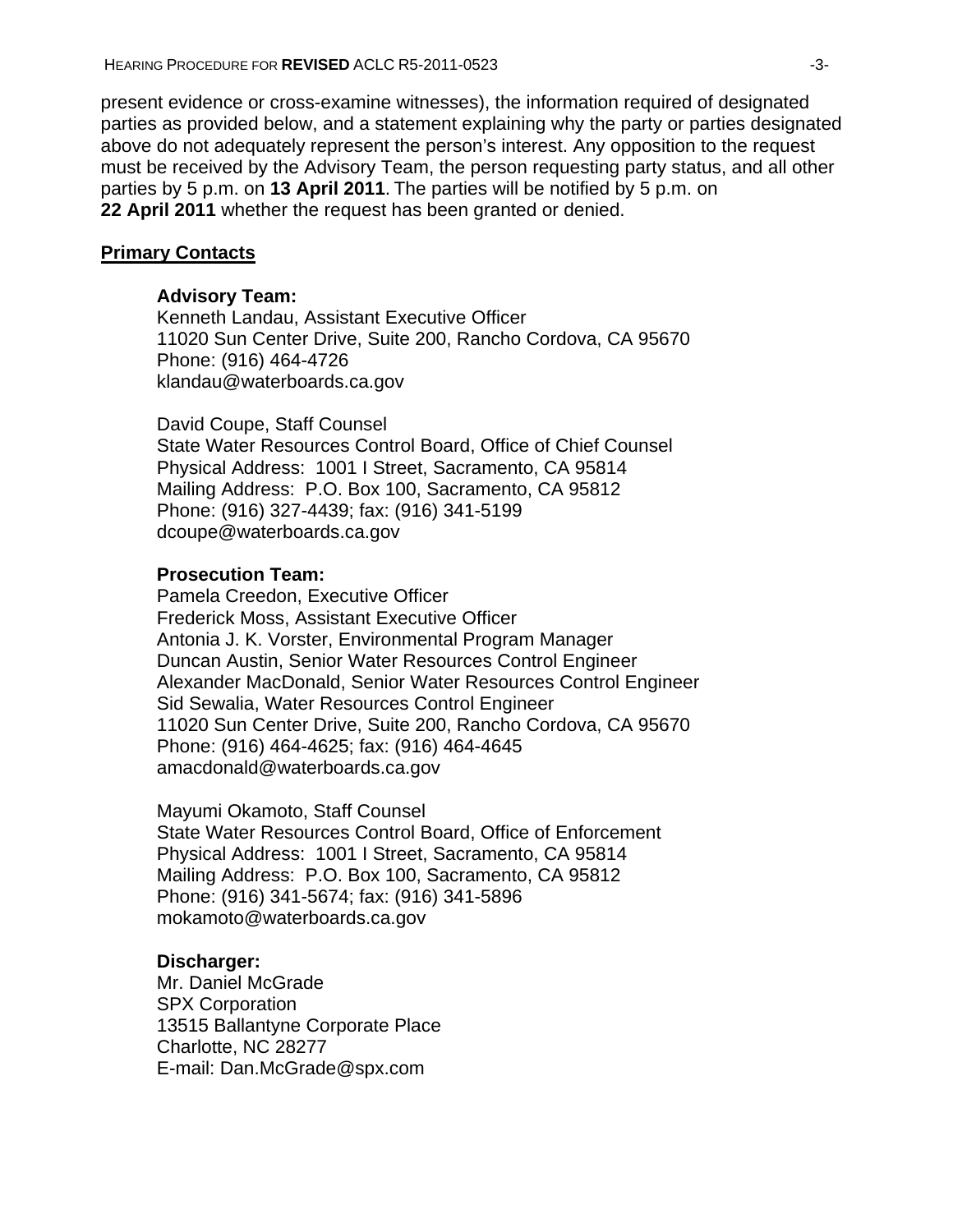#### **Separation of Functions**

To help ensure the fairness and impartiality of this proceeding, the functions of those who will act in a prosecutorial role by presenting evidence for consideration by the Central Valley Water Board (Prosecution Team) have been separated from those who will provide advice to the Central Valley Water Board (Advisory Team). Members of the Advisory Team are: Mr. Kenneth Landau and Mr. David Coupe. Members of the Prosecution Team are: Ms. Pamela Creedon, Mr. Frederick Moss, Ms.Antonia Vorster, Mr. Duncan Austin, Mr. Alex MacDonald, Mr. Sid Sewalia, and Ms. Mayumi Okamoto. Any members of the Advisory Team who normally supervise any members of the Prosecution Team are not acting as their supervisors in this proceeding, and vice versa. Pamela Creedon regularly advises the Central Valley Water Board in other, unrelated matters, but is not advising the Central Valley Water Board in this proceeding. Mayumi Okamoto is an attorney with the State Water Resources Control Board's Office of Enforcement and has not advised the Central Valley Water Board on any matter. Other members of the Prosecution Team act or have acted as advisors to the Central Valley Water Board in other, unrelated matters, but they are not advising the Central Valley Water Board in this proceeding. Members of the Prosecution Team have not had any ex parte communications with the members of the Central Valley Water Board or the Advisory Team regarding this proceeding.

## **Ex Parte Communications**

The designated parties and interested persons are forbidden from engaging in ex parte communications regarding this matter with members of the Advisory Team or members of the Central Valley Water Board. An ex parte contact is any written or verbal communication pertaining to the investigation, preparation or prosecution of the ACL Complaint between a member of a designated party or interested person on the one hand, and a Central Valley Water Board member or an Advisory Team member on the other hand, unless the communication is copied to all other designated parties (if written) or made in a manner open to all other designated parties (if verbal). Communications regarding non-controversial procedural matters are not ex parte contacts and are not restricted. Communications among one or more designated parties and interested persons themselves are not ex parte contacts.

The following communications to the Advisory Board must be copied to all designated parties: Objections to this Hearing Procedure; requests for modifications to this Hearing Procedure; requests for designated party status, or objections thereto; and all written evidence, legal argument or policy statements from designated parties. This is not an allinclusive list of ex parte communications.

#### **Hearing Time Limits**

To ensure that all participants have an opportunity to participate in the hearing, the following time limits shall apply: each designated party shall have a combined **25** minutes to present evidence (including evidence presented by witnesses called by the designated party), cross-examine witnesses (if warranted), and provide a closing statement; and each interested person shall have 3 minutes to present a non-evidentiary policy statement. Participants with similar interests or comments are requested to make joint presentations,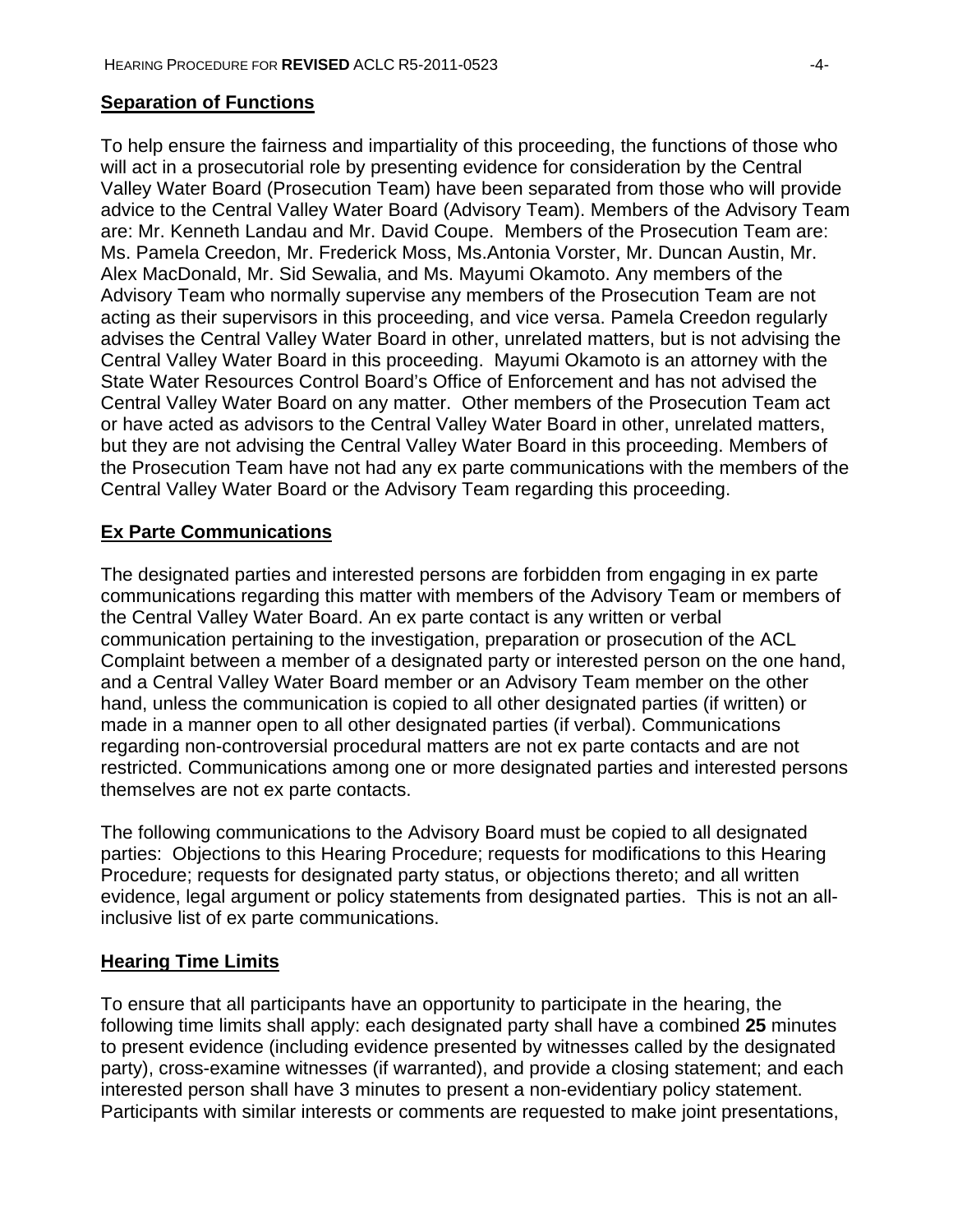and participants are requested to avoid redundant comments. Participants who would like additional time must submit their request to the Advisory Team so that it is received by 5:00 p.m. on **20 May 2011**. Additional time may be provided at the discretion of the Advisory Team (prior to the hearing) or the Central Valley Water Board Chair (at the hearing) upon a showing that additional time is necessary. Such showing shall explain what testimony, comments or legal argument require extra time, and why the Discharger could not adequately provide the testimony, comments or legal argument in writing before the hearing.

A timer will be used, but will not run during Board questions or the responses to such questions, or during discussions of procedural issues.

## **Submission of Evidence and Policy Statements**

Case in Chief: The Prosecution Team, the Discharger and each other designated party must submit the following information in writing in advance of the hearing:

- 1. All evidence (other than witness testimony to be presented orally at the hearing) that the Designated Party would like the Central Valley Water Board to consider. Evidence and exhibits already in the public files of the Central Valley Board may be submitted by reference as long as the exhibits and their location are clearly identified in accordance with California Code of Regulations, title 23, section 648.3. Board members will generally not receive copies of materials incorporated by reference, and the referenced materials are generally not posted on the Board's website.
- 2. All legal and technical arguments or analysis.
- 3. The name of each witness, if any, whom the designated party intends to call at the hearing, the subject of each witness' proposed testimony, and the estimated time required by each witness to present direct testimony. (This information is not required for rebuttal witnesses or rebuttal testimony.)
- 4. The qualifications of each expert witness, if any. (This information is not required for rebuttal witnesses.)

The Prosecution Team's information must include the legal and factual basis for its claims against each Discharger; a list or attached copy of all evidence on which the Prosecution Team relies, which must include, at a minimum, all documents cited in the complaint or Staff Report; and the witness information required under items 3-4 for all witnesses, including staff.

The Prosecution Team shall submit one hard copy and one electronic copy to Kenneth Landau and one electronic copy to David Coupe. Each other designated party shall submit 3 hard copies and one electronic copy to Kenneth Landau and one electronic copy to David Coupe. Kenneth Landau and David Coupe must receive all submissions no later than 5:00 p.m. on the applicable due date under Important Deadlines, below.

Rebuttal: Any designated party that would like to submit written evidence, legal analysis or policy statements to rebut the information previously submitted by other designated parties shall submit 3 hard copies and one electronic copy of their rebuttal information to Kenneth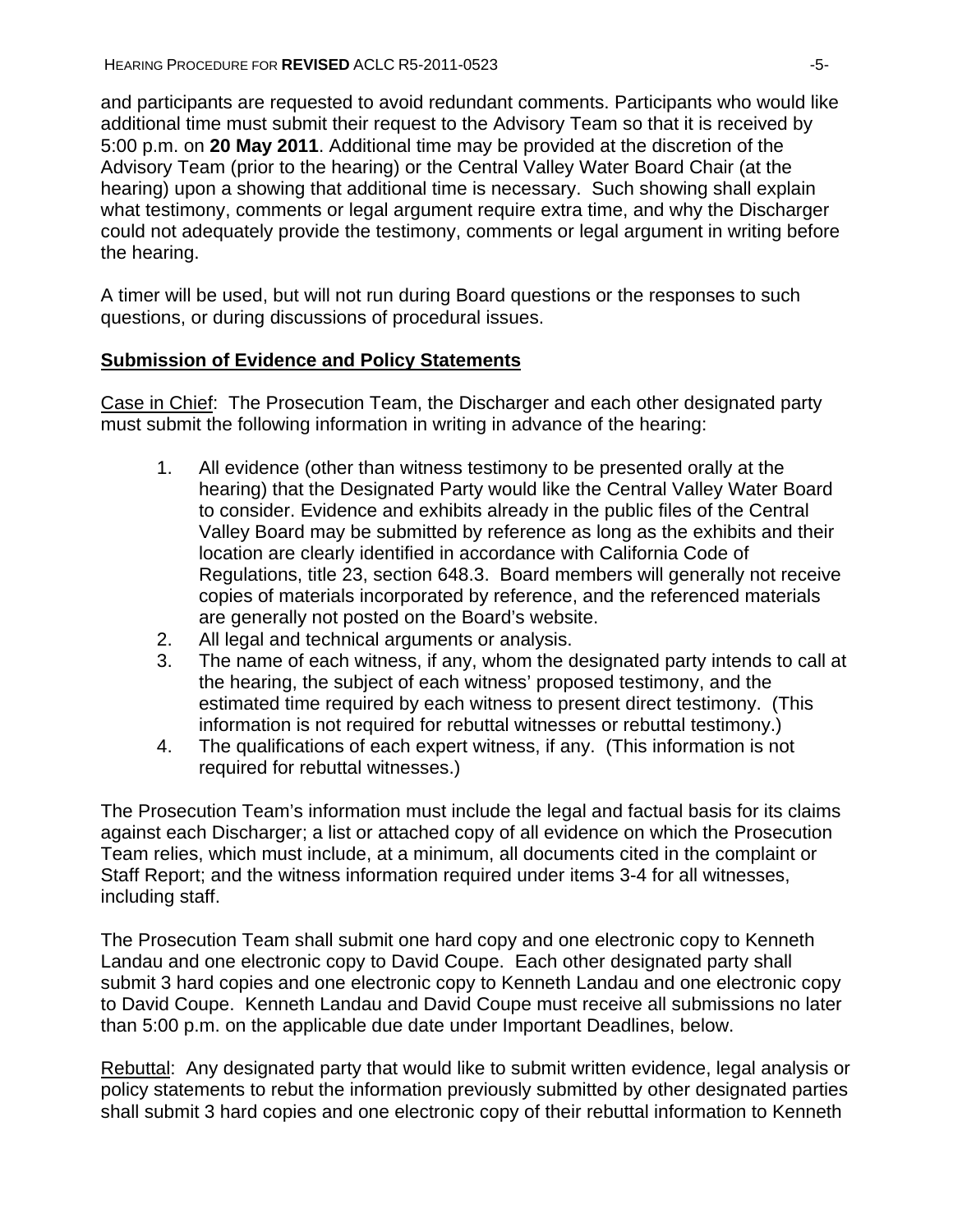Landau and one electronic copy of the information to David Coupe so that they are received by 5 p.m. on the due date under Important Deadlines, below. "Rebuttal" means evidence, analysis or comments offered to disprove or contradict other designated parties' submissions. Rebuttal shall be limited to the scope of the materials previously submitted by the other designated parties. Rebuttal information that is not responsive to information previously submitted by other designated parties may be excluded.

Copies: Board members will receive copies of all materials submitted in hard copy or electronic format. The Board's copies will be printed in black and white from the designated parties' electronic copies. Designated parties who are concerned about print quality of all or any part of their written materials should submit a high-resolution pdf or provide an extra nine paper copies for the Board members. For items with voluminous submissions, Board members may receive copies electronically only. Electronic copies are also posted on the Board's website.

Parties without access to computer equipment are strongly encouraged to have their materials scanned at a copy and mailing center. However, the Board will not reject materials solely for failure to provide electronic copies.

Other Matters: By **26 May 2011**, the Prosecution Team shall prepare a summary agenda sheet ("buff sheet") for this item to be included in the Board members' agenda package and posted on the internet. The buff sheet shall clearly state that it was prepared by the Prosecution Team. The Prosecution Team shall provide a copy of the buff sheet to all parties by mail or email.

Interested persons who would like to submit written non-evidentiary policy statements are encouraged to submit them to the Advisory Team as early as possible, but they must be received by **26 May 2011**. Interested persons do not need to submit written comments in order to speak at the hearing.

In accordance with California Code of Regulations, title 23, section 648.4, the Central Valley Water Board endeavors to avoid surprise testimony or evidence. Absent a showing of good cause and lack of prejudice to the parties, the Central Valley Water Board may exclude evidence and testimony that is not submitted in accordance with this Hearing Procedure. Excluded evidence and testimony will not be considered by the Central Valley Water Board and will not be included in the administrative record for this proceeding. Power Point and other visual presentations may be used at the hearing, but their content may not exceed the scope of other submitted written material. Designated parties must provide the Advisory Team with a printed copy of such materials at or before the hearing, for inclusion in the administrative record. Additionally, any witness who has submitted written testimony for the hearing shall appear at the hearing and affirm that the written testimony is true and correct, and shall be available for cross-examination.

#### **Evidentiary Documents and File**

The Complaint and related evidentiary documents are on file and may be inspected or copied at the Central Valley Water Board office at 11020 Sun Center Drive, Suite 200, Rancho Cordova, CA. This file shall be considered part of the official administrative record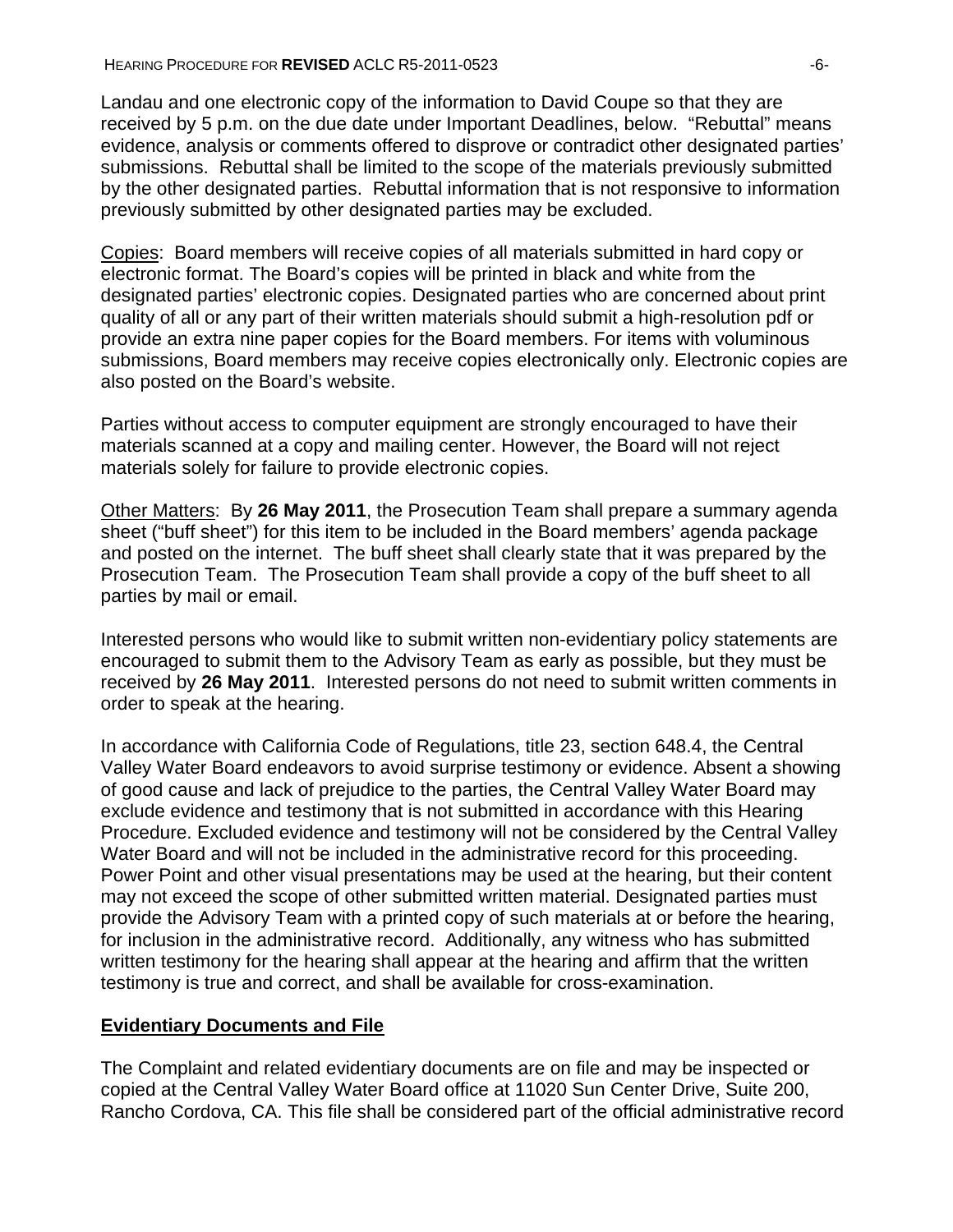for this hearing. Other submittals received for this proceeding will be added to this file and will become a part of the administrative record absent a contrary ruling by the Central Valley Water Board's Chair. Many of these documents are also posted on-line at: http://www.waterboards.ca.gov/centralvalley/board\_decisions/tentative\_orders/index.shtml

Although the web page is updated regularly, to assure access to the latest information, you may contact Antonia Vorster (contact information above).

## **Questions**

Questions concerning this proceeding may be addressed to the Advisory Team attorney (contact information above).